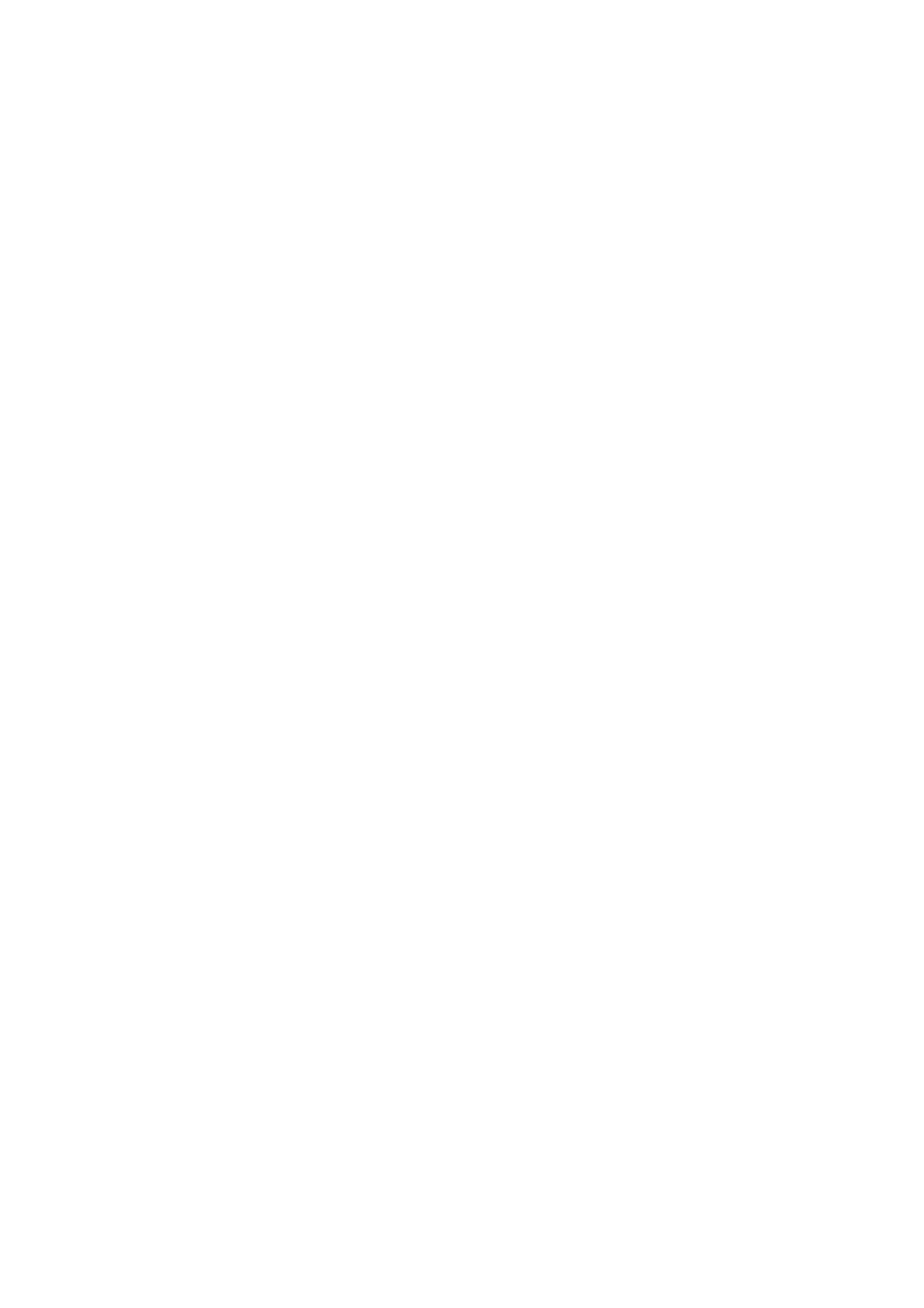



NOTE! This Manual is intended for use by experienced mechanics using safe procedures in properly equipped shops. Safety precautions should always be followed such as wearing safety glasses, using adequate lifting aids, and using tools and equipment in good condition. Sisu Axles, Inc., its agents, associates or representatives are not responsible for damage or injury occurring while working on their components.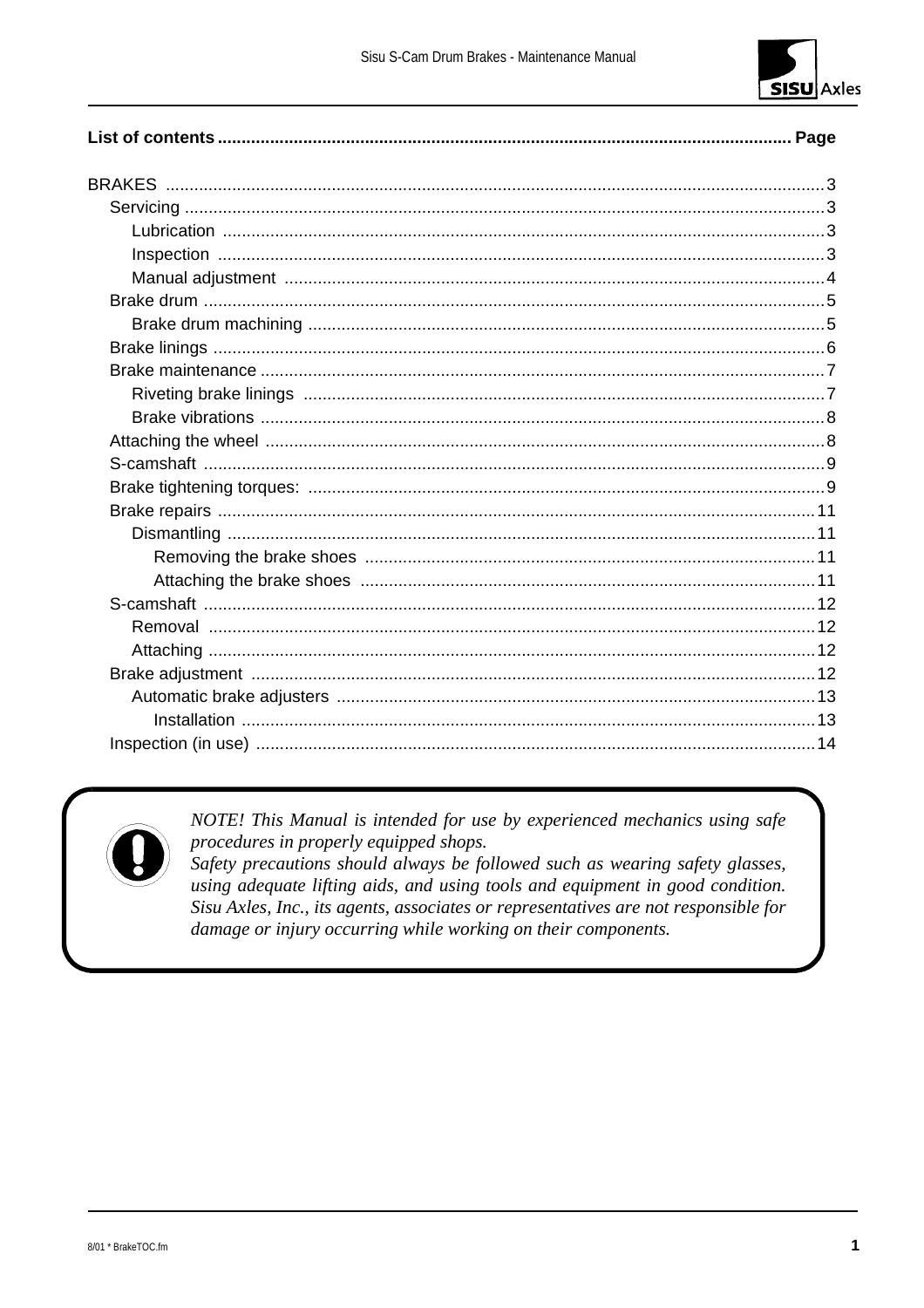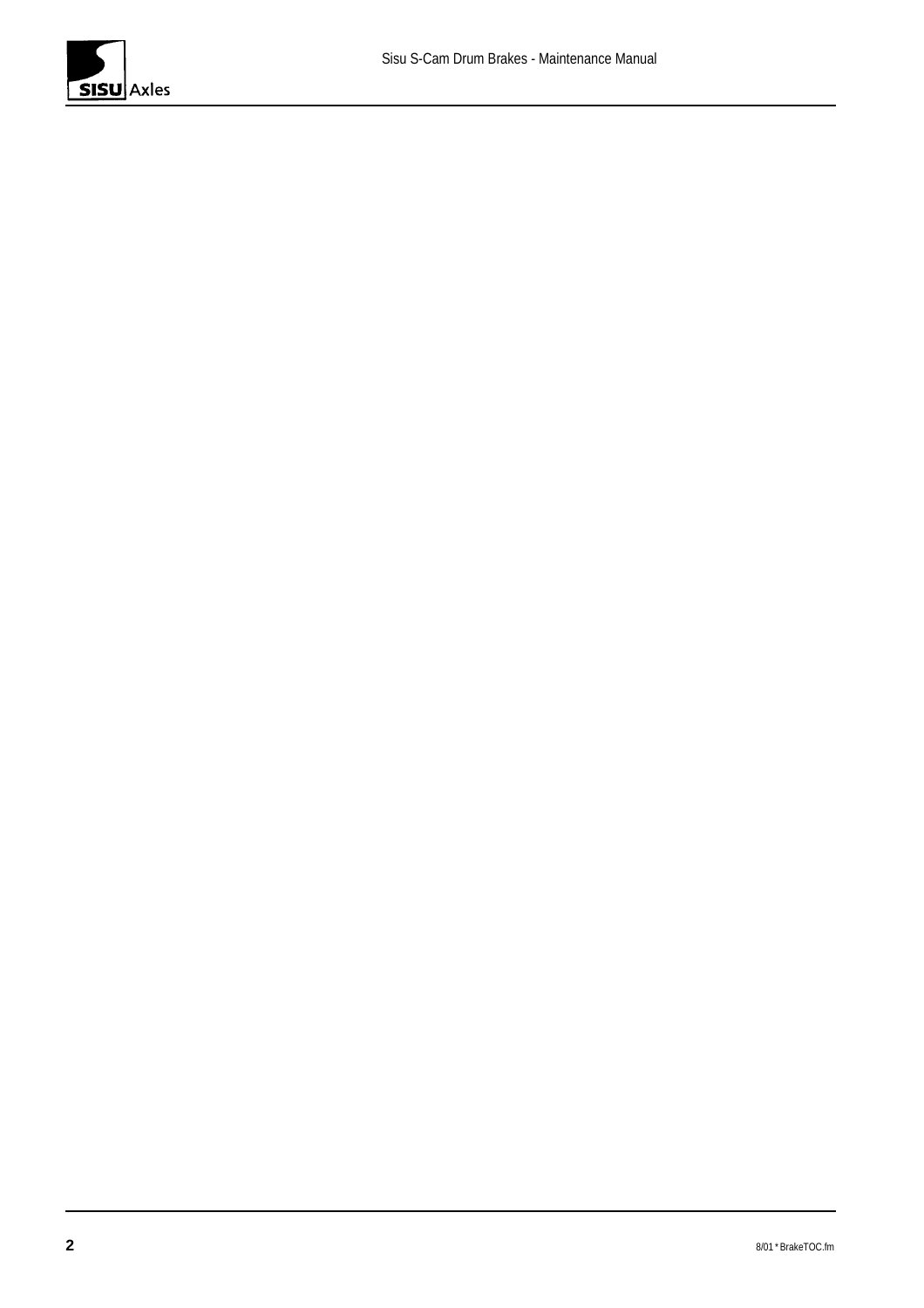## **1 BRAKES**

### **1.1 MAINTENANCE**

To ensure long, trouble-free operation, it is essential to service the brakes carefully and at regular intervals. The service required is presented below.

#### **1.1.1 Lubrication**

Use a good grade of chassis grease. At each service, squeeze grease into the brake slack adjusters, S-camshaft bearings and anchor bolts. Before greasing, clean the nipple heads carefully to prevent any dirt getting into the bearings.

While greasing the S-camshaft and anchor bolts, it is advisable to depress and release the brake pedal so that the grease spreads more evenly on the bearing surfaces.

Over-greasing must be avoided, as the excess grease may get into the brake drum.



*Note! From beginning of year 1997 there are no grease nipples in the anchor pins. Anchor pins shall be lubricated within brake shoe service only. If there are no grease nipples, lubricant for the anchor pins is Molycote Cu 7439 (or equivalent). The expander roller and its pin shall be lubricated with Molycote. Cavities between brake shoe bearing bushes shall be filled with grease too. Anchor pins with grease nipples were introduced again as optional during year 2000 and they shall be lubricated as instructed above.*

#### **1.1.2 Inspection**



Picture 1: Wear indicator at the leading surface of the brake lining

Checking and adjusting the brakes at regular intervals will ensure safe brakes. Wear to the brake linings can be checked through the inspection hole in the dust shield.

It is advisable to make this check before adjusting the brakes. Brake linings have a 2 mm wide and 5.5 mm deep wear indicator on the leading surface of the brake lining.

The brake assembly must be dismantled, checked and cleaned at least once a year. The brake linings must be changed in good time before the rivet heads begin to touch the brake drum.

Axles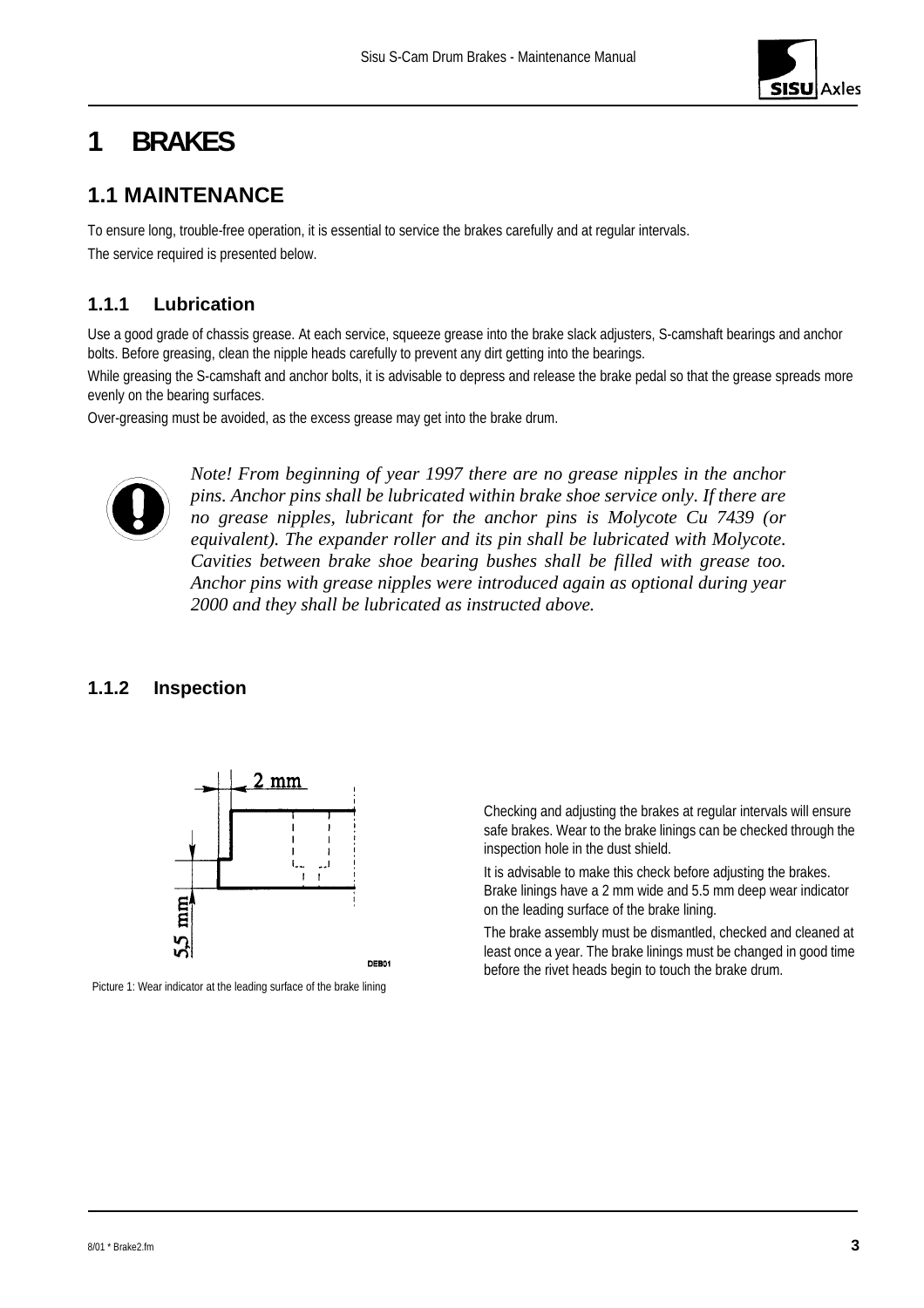

#### **1.1.3 Manual adjustment**

The brakes must be adjusted at the latest when the brake chamber push rod stroke exceeds the values shown in the table below.

| Slack adjuster travel on braking with a<br>pressure of<br>600 kPa $(6 \text{ kp/cm}^2)$ |                                               |                             |  |
|-----------------------------------------------------------------------------------------|-----------------------------------------------|-----------------------------|--|
| <b>Brake</b><br>chamber<br>size                                                         | To be<br>adjusted if<br>the travel<br>exceeds | Adjustment<br>(min. travel) |  |
| 30"                                                                                     | $52 \text{ mm}$                               | $32 \text{ mm}$             |  |
| 24"                                                                                     | 45 mm                                         | $25 \text{ mm}$             |  |
|                                                                                         | 45 mm                                         | 25 mm                       |  |





Picture 2: Slack adjuster travel adjustment

- 1. The recommended method to adjust the linings to the drag limit is as follows:
- 2. Raise the wheel concerned off the ground.
- 3. Depress the adjustment screw locking sleeve of the brake slack adjuster to release the screw.
- 4. Using the adjustment screw, tighten the linings against the brake drum so that the wheel is prevented from turning.
- 5. Slacken the adjustment screw until the wheel rotates freely.
- 6. Make sure the adjustment screw is locked.



*NOTE: When turning the adjustment screw, note the direction of rotation of the S-camshaft in the middle of the brake slack adjustment lever. The brakes become tighter when the end of the S-camshaft rotates in the same direction as during the braking movement*

7. If the wheel cannot be jacked up for the adjustment to be made, use the movement of the lever as the basis for the adjustment. Turn the brake lever adjustment screw until the movement of the lever reaches its minimum; this is then close to the drag limit (the point where the brake shoes just touch the drum).



*NOTE: A brake pressure of 600 kPa (6 kp/cm²) must be applied when the lever movement is measured.*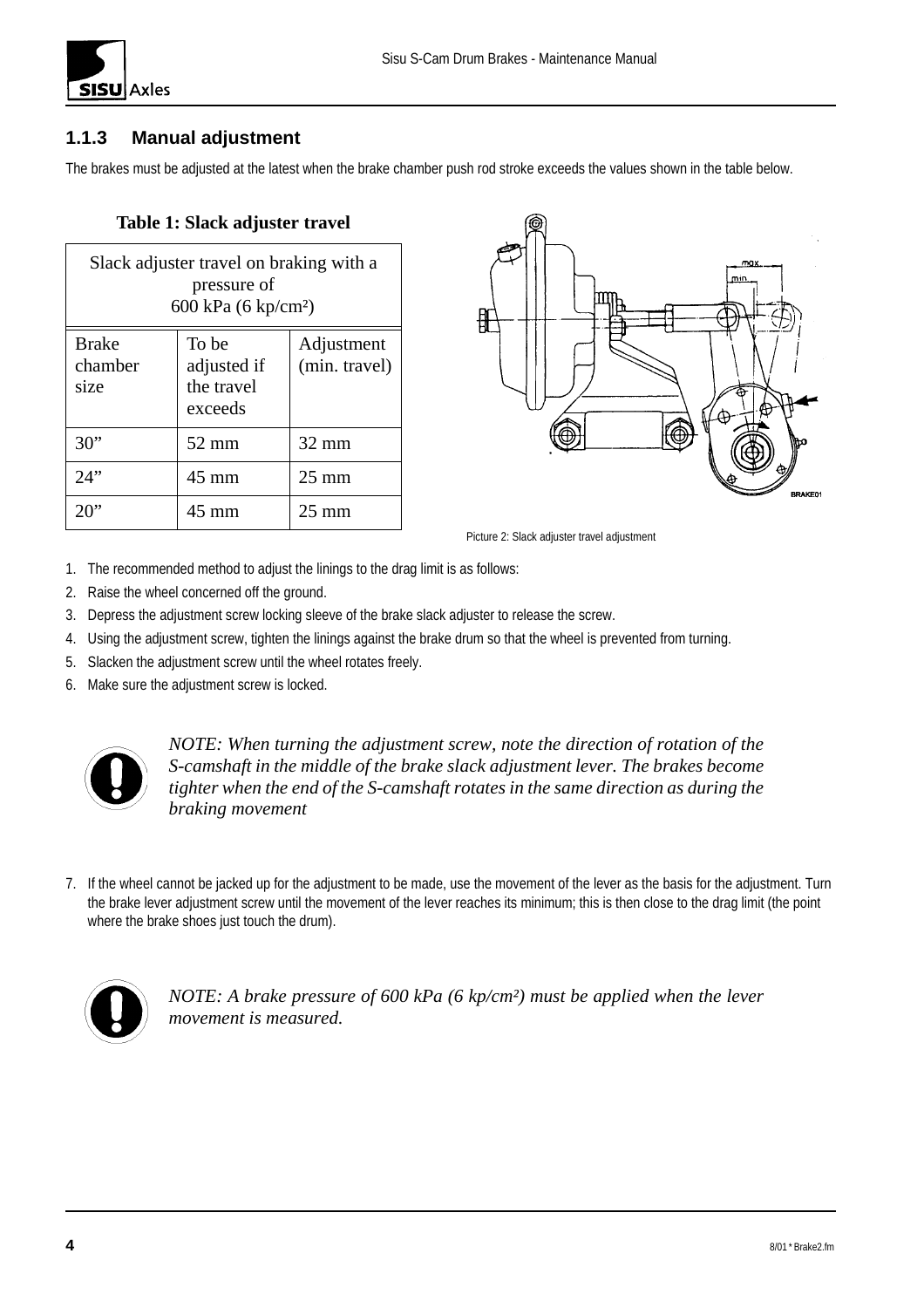

#### **1.1.4 Brake drum**

#### **Table 2: Brake drum diameter "D"**

| Nominal diameter                            | 410 mm |
|---------------------------------------------|--------|
| Nominal diameter for over-<br>sized linings | 414 mm |
| Largest permitted turning<br>diameter       | 416 mm |
| Rejection limit                             | 418 mm |



Picture 3: Brake drum machining measurements

#### **1.1.4.1 Brake drum machining**

Machine the drum as shown in the illustration. Standard size brake linings are used for brake drum diameters of 410-413.5 mm. It should be remembered, however, that brake linings do not "sit" against a re-machined drum and must be carefully "run in" by braking. We recommend a hub lathe for machining the linings to the correct radius when the size is over 412 mm.

Oversize linings must be used for drum diameters of 414-416 mm.

With oversize linings, machining is not necessary.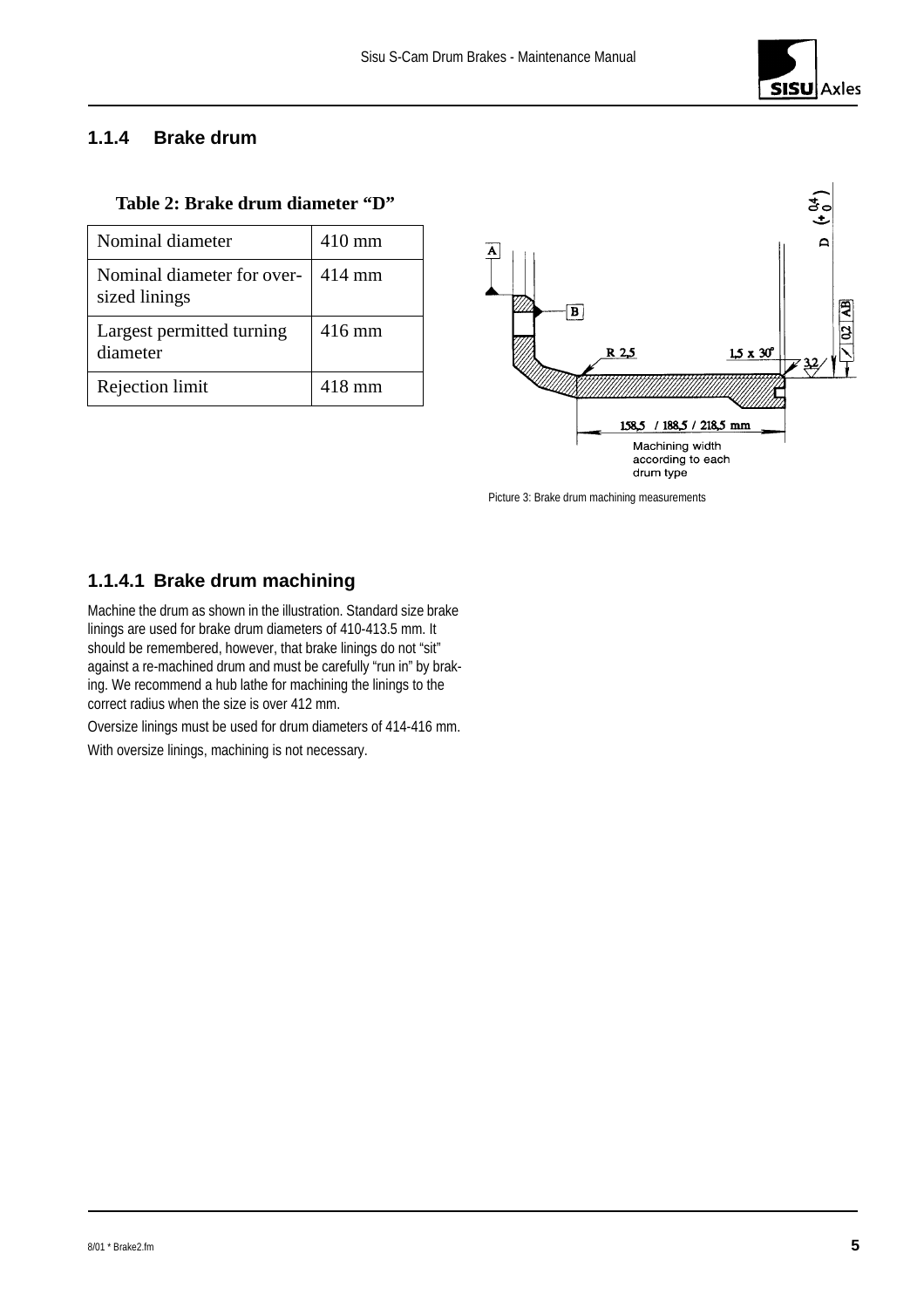



## **1.2 Brake linings**

Identification of the brake linings is as follows: (Marked on the edge surface of the brake lining)

SISU XXXX YYYY, where XXXX are four last digits of the respective spare part no. and YYYY indicates the quality of respective brake lining (see the complete part numbers in the spare part book).

In linings, the lining wear indicator is marked on the leading surface of the lining with a 2 mm wide shoulder.



Picture 4: Brake detail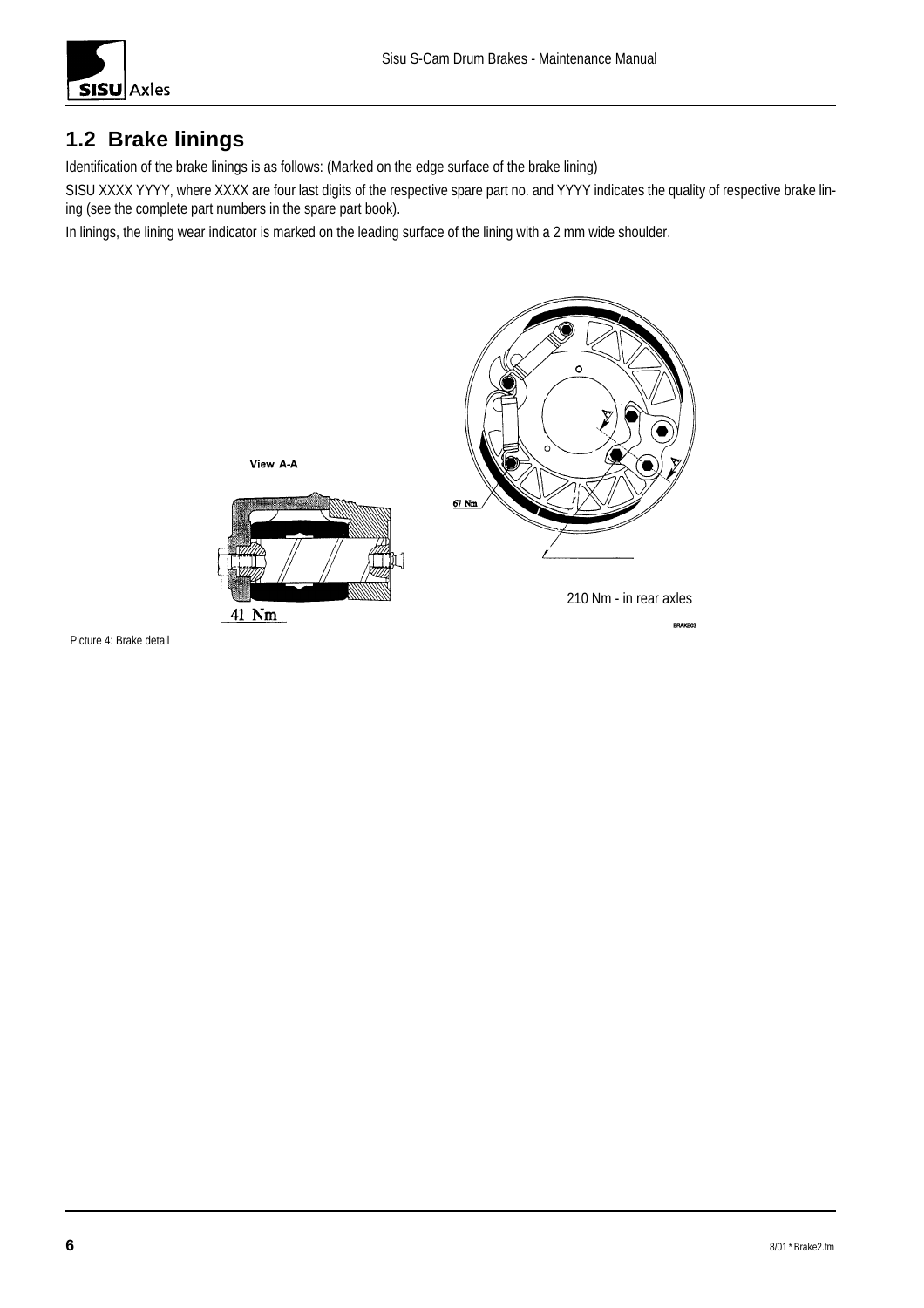

## **1.3 BRAKE MAINTENANCE**

#### **1.3.1 Riveting brake linings**

Note that friction blocks differ, and must be mounted with the thinner block (2) on the anchor pin side and the other block (1) on the expander roll side.



Picture 6: Riveting tools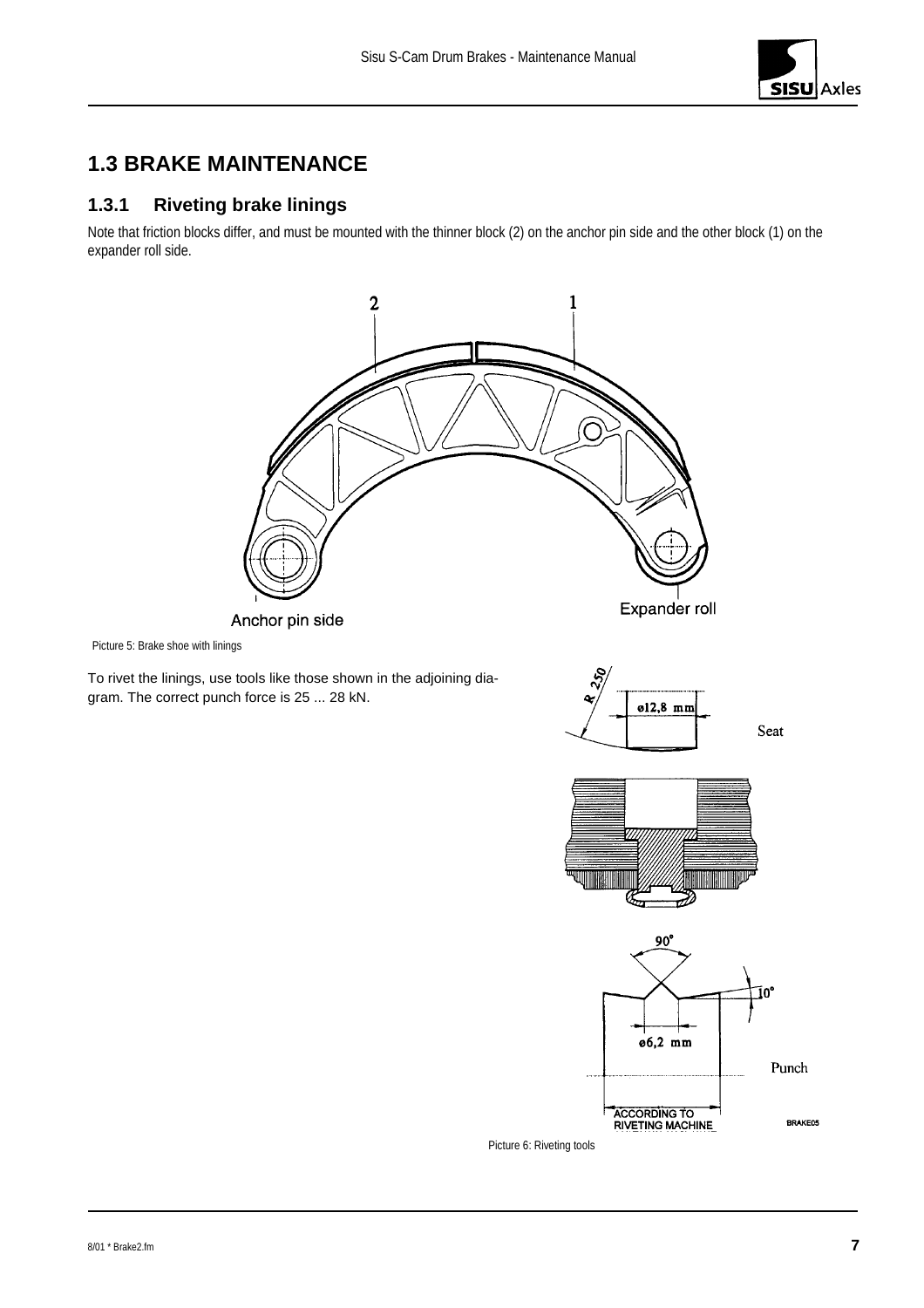

## **1.4 Brake vibrations**

During braking, the brakes may develop noise and vibration. Should this be serious enough to warrant repairs, a clear explanation must be given to the workshop to avoid unnecessary work.

Find out which wheel or pair of wheels is causing the problem, and establish the nature of the vibration (frequency, intensity and conditions under which it occurs, e.g. speed, braking force).

1. During braking, a jerky type of vibration that varies with speed indicates out-of-roundness of the brake drums. This defect can be checked by inserting a dial gauge through the inspection hole without removing the disc wheel. The maximum permitted reading on the gauge is 0.20 mm. If a corresponding defect is not found with the drum detached, check the fastening of the drum and disc wheel. The wrong torque in the wheel fastening screws can cause this defect.

## **1.5 Attaching the wheel**

Check that the wheel nuts and bolts are clean and undamaged. Lubricate the bolt threads with a little oil. The tightening torque of the nuts (M22x1,5) is 550 - 650 Nm. Check the tightness of the nuts again at the latest after one day's driving.

- 2. Very high-frequency vibration or noise in the front axle brakes can often be rectified by shortening the friction blocks at the end of the anchor pin side by about 50 mm. This results in a smaller opening angle, which reduces the pressure at this end, making the brake shoes less susceptible to vibration.
- 3. Strong low-frequency vibration in the driving axle brakes and affecting the entire vehicle may occur at low speeds just before the vehicle stops. The vibration is caused by masses outside the wheel brakes being brought onto the same vibration frequency.

To rectify this, adjust the turning resistance of the S-camshaft by adjusting the tension in the Belleville springs. (in early versions). In brakes with bearing bushings in S-cam shaft there brake vibrations are rare.



Picture 7: Wheel nut tightening sequence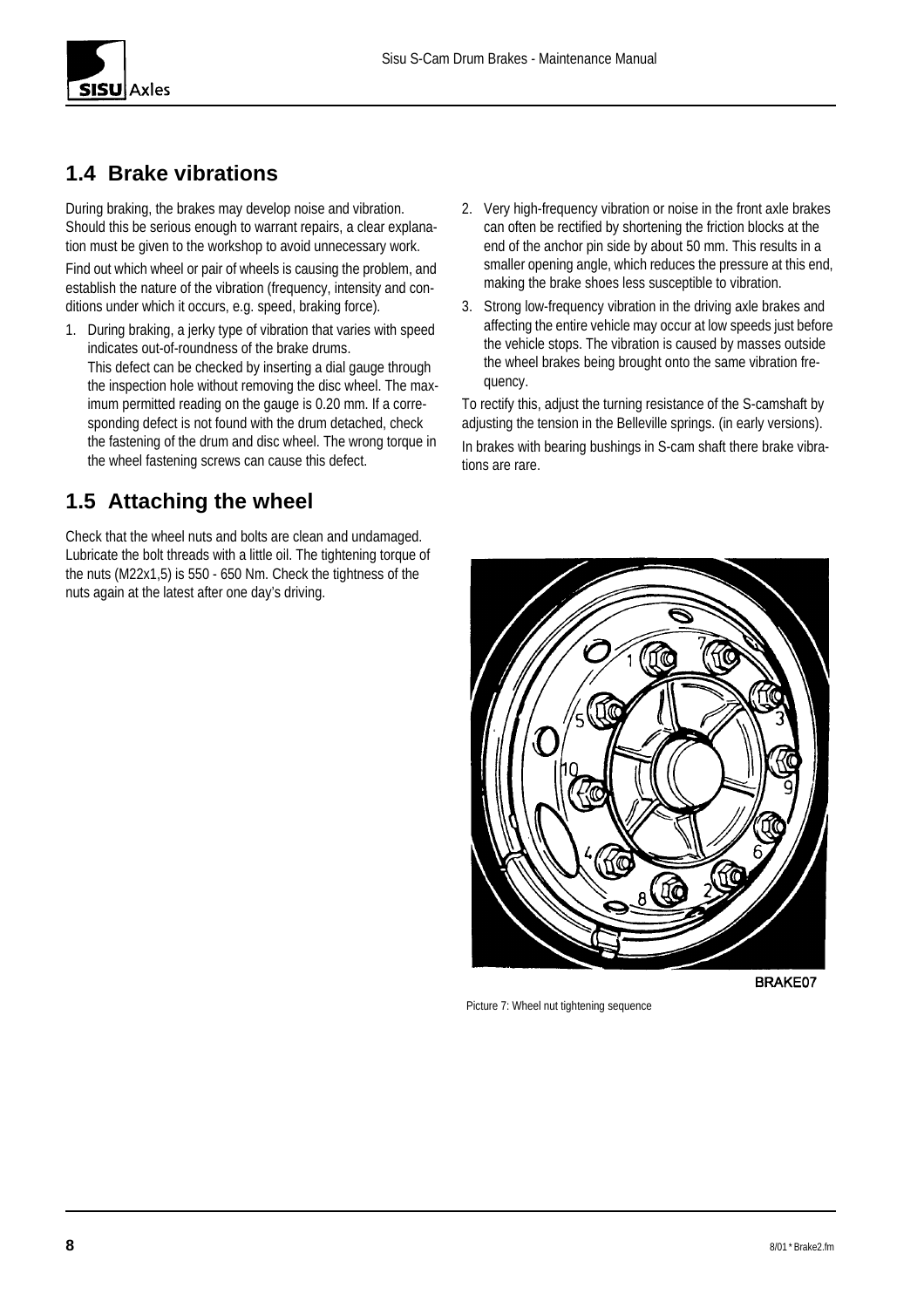

## **1.6 S-camshaft**



Picture 8: S-camshaft installation

## **1.6.1 Brake tightening torques:**

| Brake anchor pin bracket mounting nuts | 210 Nm - In rear axles |
|----------------------------------------|------------------------|
| Anchor bolt retaining screws           | 41 Nm                  |
| Brake shoe spring anchor screw         | 67 Nm                  |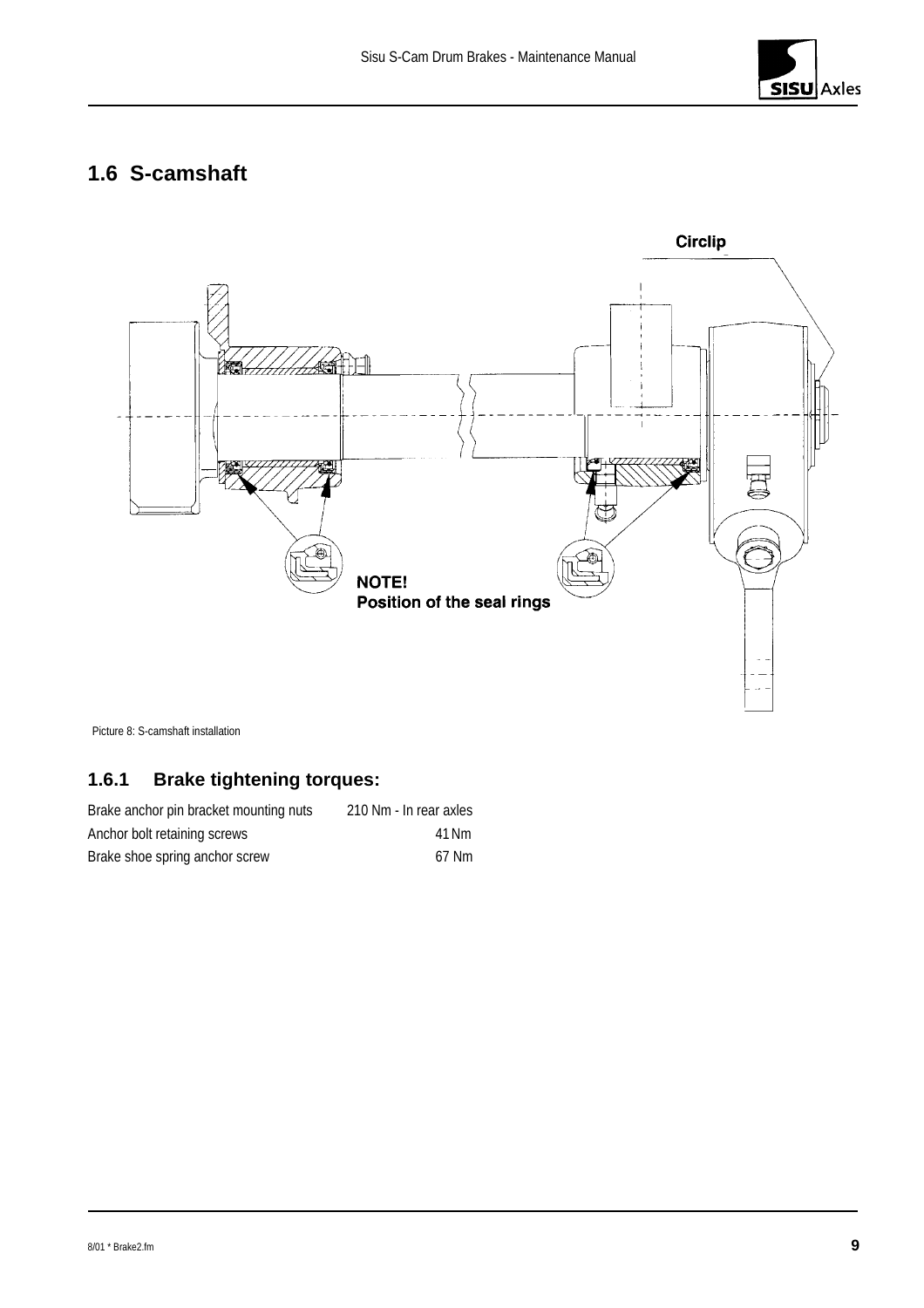



<span id="page-11-0"></span>Picture 9: Brake details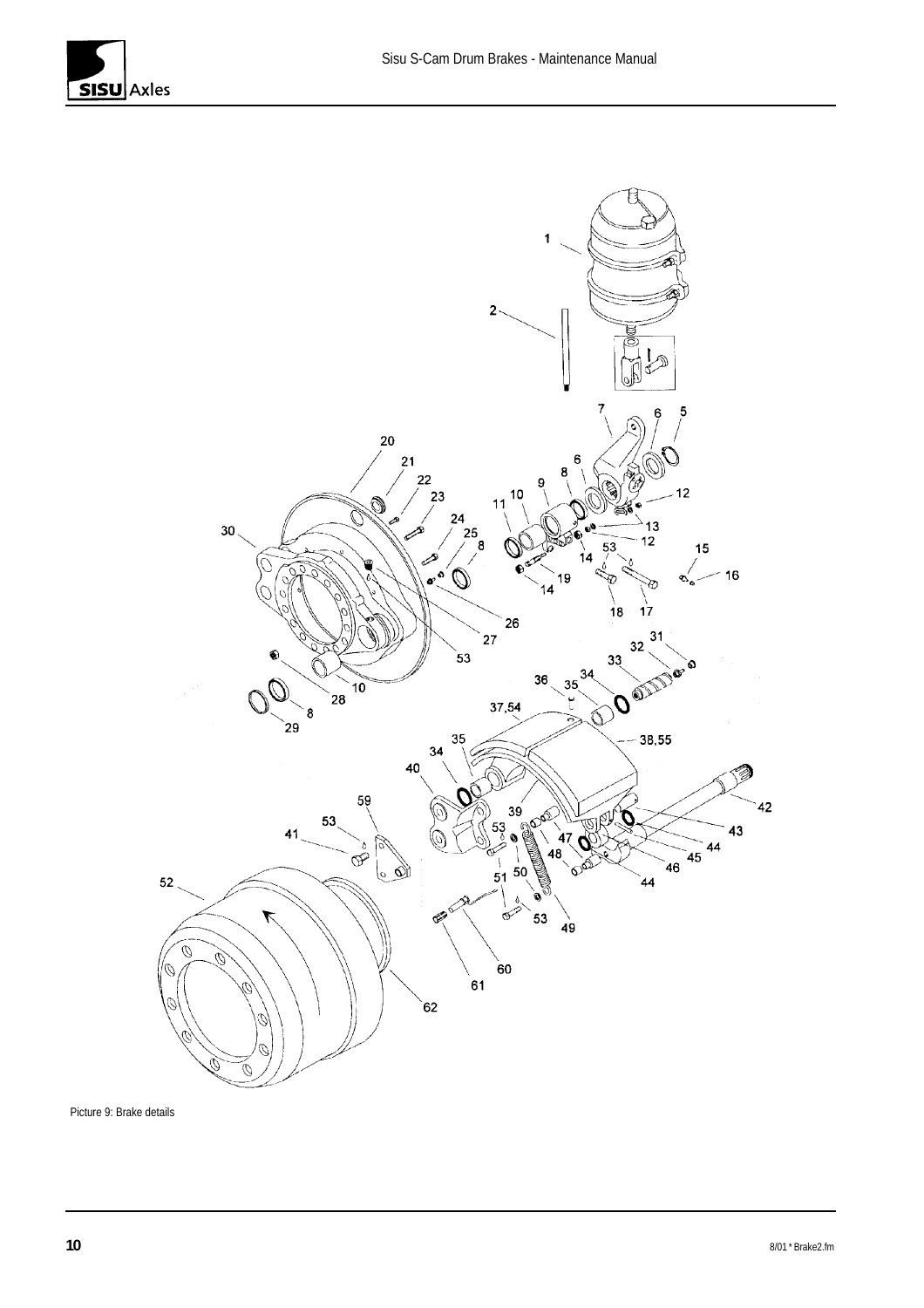

## **1.7 Brake repairs**

#### **1.7.1 Dismantling**

(Reference to the numbers in the text can be found in picture [9\)](#page-11-0)

#### <span id="page-12-0"></span>**1.7.1.1 Removing the brake shoes**

Raise the wheels off the ground.

Remove the wheels.

- 1. Remove the brake drum by pulling outwards. Utilize pulling screws if necessary. Clean the brake drum centring surface with abrasive tape.
- 2. Release the brake shoe springs by removing the spring anchor screws (51).
- 3. Remove the anchor bolt screws (41).
- 4. Remove the brake shoe anchor bolt support (40) by unscrewing the nuts (28). Use a 19 mm socket, joint and extension arm. Turn the hub until the extension arm goes into the hole in the hub flange.
- 5. Carefully remove the support by tapping with a bar.
- 6. Remove the brake shoes by pulling outwards.

#### <span id="page-12-1"></span>**1.7.1.2 Attaching the brake shoes**

Grease the anchor pins (33) with heat resistant grease and install the brake shoes.

- 1. Mount the brake shoe springs using the anchor screws (51). Apply thread securing medium (Loctite 242 or equivalent) to the threads and tighten the screws to a torque of 67 Nm.
- 2. Mount the brake shoe anchor bolt support (40) and tighten the nut (28) to a torque of 210 Nm.
- 3. Apply thread securing medium (Loctite 242 or equivalent) to the anchor bolt screw (41) threads and tighten to a torque of 41 Nm.



*Note! O-rings (44 in picture [9](#page-11-0)) for expander roll pins are not any more installed in new axles (from -96 onwards). These O-rings are not required in earlier axles either and they can be omitted within repair works.* 



*Note! O-rings (34 in picture [9](#page-11-0)) were not installed in brake shoes from February 1997 till October 1999. Never use brake shoes which are without these O-rings together with anchor bolts which are equipped with grease nipples. In such cases the grease nipples have to be removed and plugs installed instead.*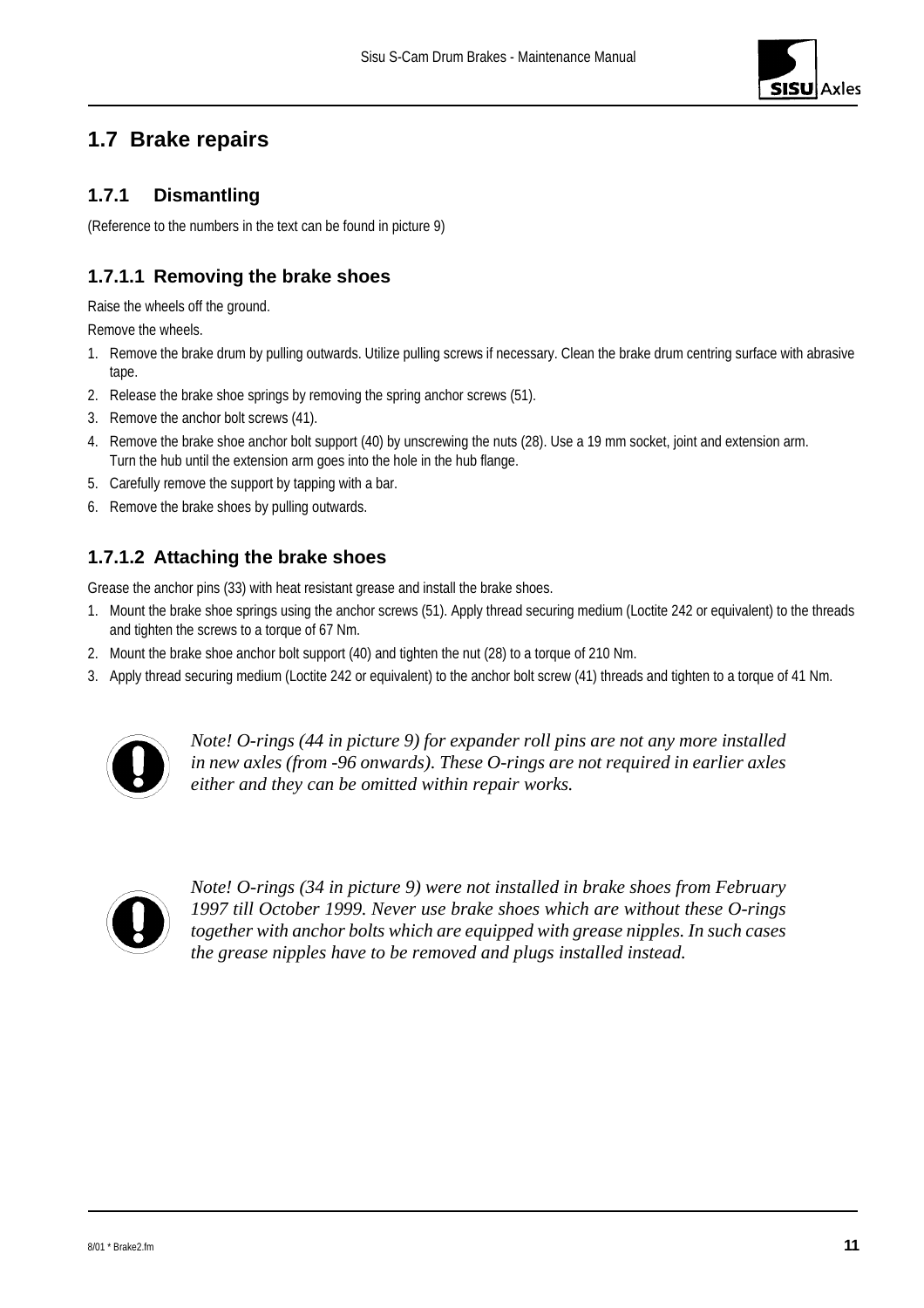

#### **1.7.2 S-camshaft**

Reference to the numbers in the text can be found in picture 4.

#### **1.7.2.1 Removal**

Remove the wheels, brake drum, the cover of the planetary gear housing, the planet carrier, drive shaft, annulus, annulus hub and wheel hub. Remove the brake shoes (see [page 11\)](#page-12-0).



- 1. Unscrew the brake lever circlip.
- 2. Remove the cotterpin and yoke pin from the brake chamber piston rod.
- 3. Open the automatic slack adjuster locking. Remove the brake lever.
- 4. Pull the S-camshaft out of its housing. To change the bearings, remove the brake mounting frame by first unscrewing the mounting nuts.

Picture 10: Brake adjuster installation

#### **1.7.2.2 Attaching**

Install the new bearings and seals.

- 1. Tighten the nuts (28) securing the brake mounting frame to a torque of 210 Nm. Grease the seals and bearings.
- 2. Install the greased expander shaft.
- 3. Install the brake lever.

#### **1.7.3 Brake adjustment**

The brakes must be adjusted at the latest when the free movement of the brake cylinder reaches 40 mm.

Raise the wheel in question off the ground.

- 4. Install the wheel hub.
- 5. Install the brake shoes (See [page 11](#page-12-1)).
- 6. Install the brake drum and the wheel.
- 1. Depress the adjustment screw locking sleeve on the brake lever and turn the screw clockwise until the wheel no longer turns. Loosen the screw until the wheel again turns freely.
- 2. Brakes fitted with an automatic brake slack adjuster do not need to be adjusted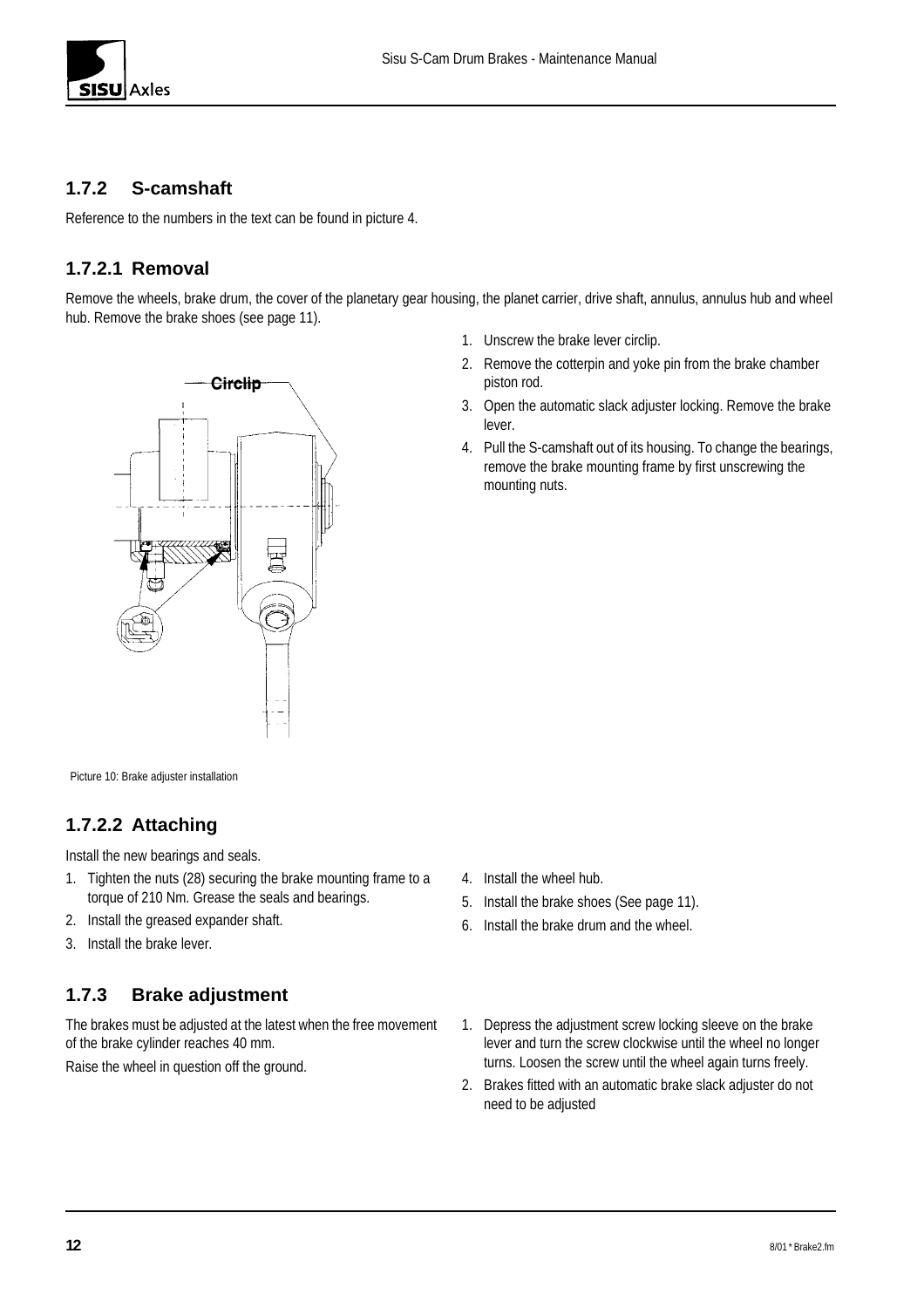

## **1.8 Automatic brake adjusters**

#### **1.8.1 Installation**

Check that the brake cylinder pushrod is in its rest position, as in Fig. 1. Adjust the length if necessary.

The lever should be perpendicularly to the pushrod at the half of the stroke.

This means that the lever shall be 5 - 10 degrees towards the brake cylinder at the rest position.



- 3. Place the anchor pin (19) loosely into its hole.
- 4. Mount the adjustment lever so that the arrow on the lever arm indicates the direction of braking, with the arm in front of he pushrod fork (Fig. 2)
- 5. Turn the hexagonal-head adjustment screw clockwise until the holes in the lever arm and pushrod fork are in line, and the fork pin slides easily into place. Lock the pin with a cotter (Fig. 2).

6. Attach the support spacer (6) on the end of the S-camshaft and lock the slack adjuster and the spacer with the circlip (5) (Fig, 3).



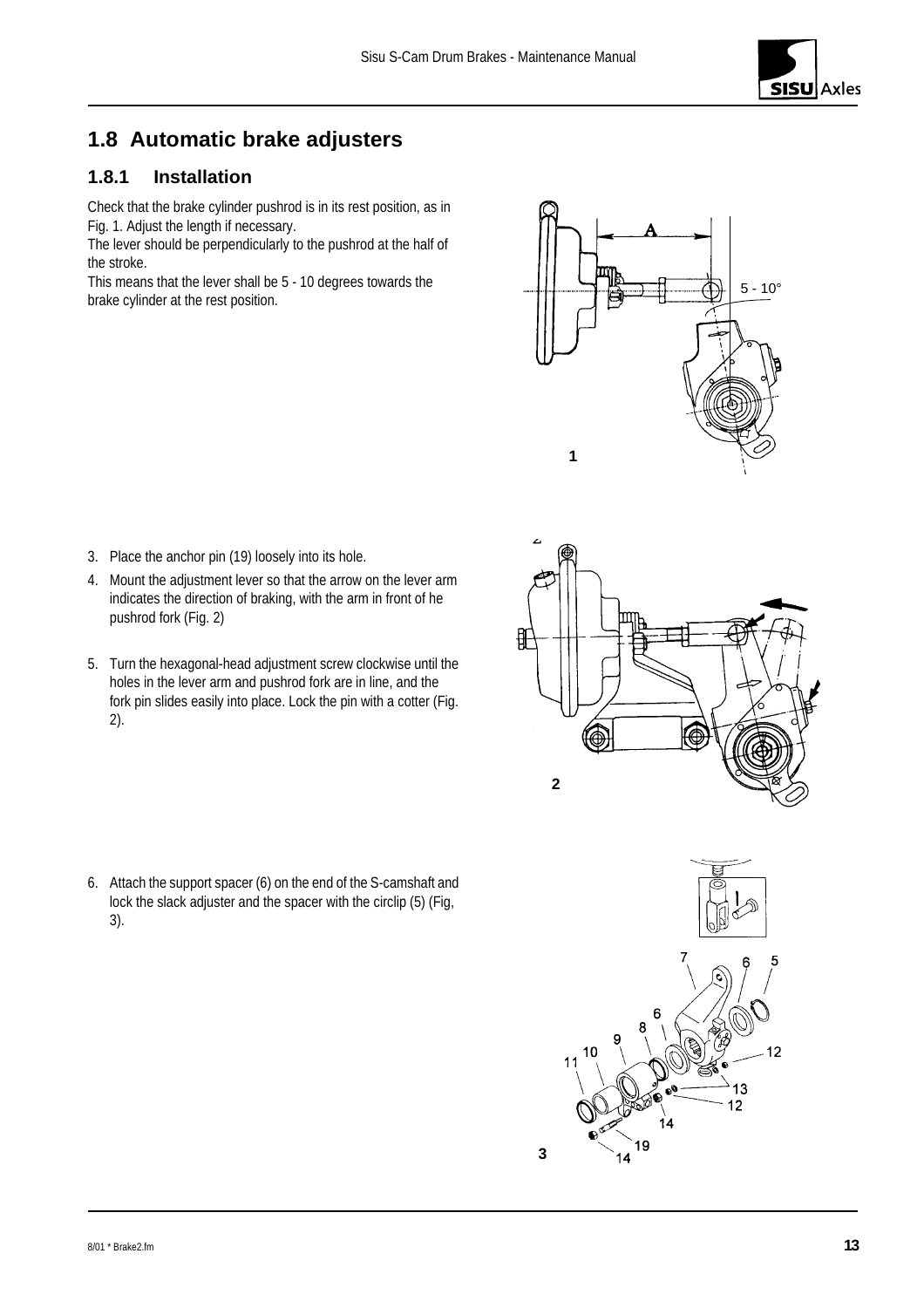

- 7. **IMPORTANT!** Turn the control arm (s) in the direction of the arrow on the lever arm as far as it will go. Do not hammer the control arm! Tighten the nuts to secure the anchor pin in its hole and fix the control arm onto the anchor pin using a nut and washer. Make sure the arm is not deflected sideways. Also check to see that this procedure does not change the set position (Fig. 4).
- 8. Adjust the clearance between the friction blocks and the brake drum as follows: Turn the adjustment screw until the brake clearance is zero, either by measuring or by feeling the wheel turn against the drum. Now turn the screw 3/4 of a turn back (loud ratchet noise).
- 9. Check the operation of the brake slack adjuster by braking several times in succession. Anti-clockwise rotation of the adjustment screw during the return stroke shows that the adjuster is working. Continue braking until the correct clearance of 0.4 - 0.8 mm is obtained. Also check the stroke of the brake chamber pushrod at a pressure of 6.5 - 7 bar: the rod should move 23-40 mm.

## **1.9 Inspection (in use)**

About every 40,000 km, check that the movement of the pushrod has not changed greatly from its normal value.

Check the adjustment resistance of the lever once a year. Measure the resistance by turning the hexagonal head of the adjustment screw with a torque wrench. Turn the wrench anti-clockwise and check that the one-way clutch or conical clutch does not slip at torque below 18 Nm. Carry out the measurement three times with the same slack adjuster. If slippage occurs, change the slack adjuster.



If there is any suspicion of greater than normal wear to the friction blocks, possibly caused by the action of the adjuster, measure the brake clearance with the brakes cool twice during 1000-2000 km. If the clearance is less than 0.25 mm (minimum value) check the position of the adjustment arm according to the instructions and repeat the clearance measurement.

The brake clearance varies from one braking to another from 0.25 mm (min.) to 1.0 mm (max.), depending on the force with which the brakes are applied, the braking frequency and the brake drum temperature.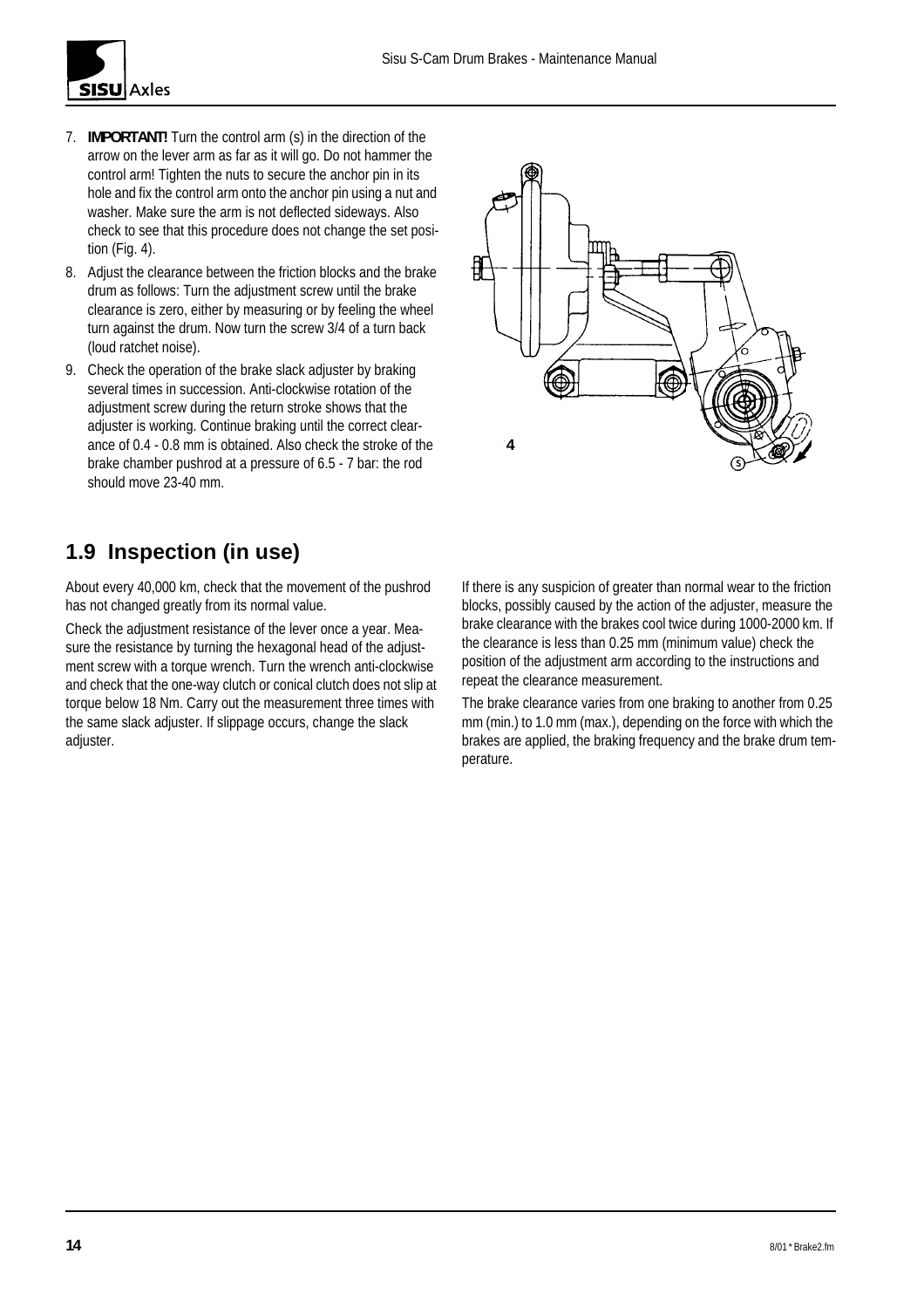

## **PRODUCT CHANGE NOTE NO. P14004 16.12.2004** Page 1/2

## **CHANGE IN THE SLACK ADJUSTERS IN RIGID TRUCK REAR AXLES**

- **1. Change:** The automatic slack adjusters have been changed in the 2005 model year rigid truck axles. The manufacturer of the new slack adjusters is SBT compared to the earlier slack adjusters made by Haldex. In the new design the washers installed both sides of a slack adjuster are now 1.5 mm (0.059") thick compared to 3 mm(0.118") in the old design.
- **2. Cause of Change:** Product standardization.
- **3. Applications:** The new slack adjusters have been taken in production on the following axle types: FRDP-13/16-S, FRMP-13/16-S and FRFP-13/16-S.

#### **4. Changed Items :**

| <b>Description</b>       | Length | <b>Offset</b> | Old Part No. | New Part No. |
|--------------------------|--------|---------------|--------------|--------------|
| <b>Slack Adjuster RH</b> | 145    | 56/60         | 146-530-1011 | 546-530-1312 |
| <b>Slack Adjuster LH</b> | 145    | 56/60         | 146-530-1021 | 546-530-1322 |
| <b>Slack Adjuster RH</b> | 145    | 56/60         | 146-530-1311 | 546-530-1312 |
| <b>Slack Adjuster LH</b> | 145    | 56/60         | 146-530-1321 | 546-530-1322 |
| Slack Adjuster LH        | 165    | 75            | 546-530-2011 | 546-530-2022 |
| Slack Adjuster RH        | 165    | 75            | 546-530-2021 | 546-530-2012 |
| <b>Slack Adjuster LH</b> | 165    | 75            | 546-530-3411 | 546-530-2022 |
| <b>Slack Adjuster RH</b> | 165    | 75            | 546-530-3421 | 546-530-2012 |
| <b>Slack Adjuster LH</b> | 165    | 56/60         | 546-530-3111 | 546-530-3122 |
| <b>Slack Adjuster RH</b> | 165    | 56/60         | 546-530-3121 | 546-530-3112 |

| <b>Description</b> | <b>Old Part No.</b> | New Part No. |
|--------------------|---------------------|--------------|
| l Washer           | 91726-43065         | 090-354-3030 |

- **5. Date of Change:** Installing of the new SBT made slack adjuster has started gradually by axle type from August 2004 (Mainly in the new model year 2005 axles).
- **6. Interchangeability:** In spare part use a Haldex slack adjuster can be replaced by a SBT slack adjuster according to the table above. Simultaneously the old 3 mm thick washers (one on each side of a slack adjuster) have to be replaced by the new 1.5 mm thick washers.



#### **7. Installing the SBT Slack Adjuster**: